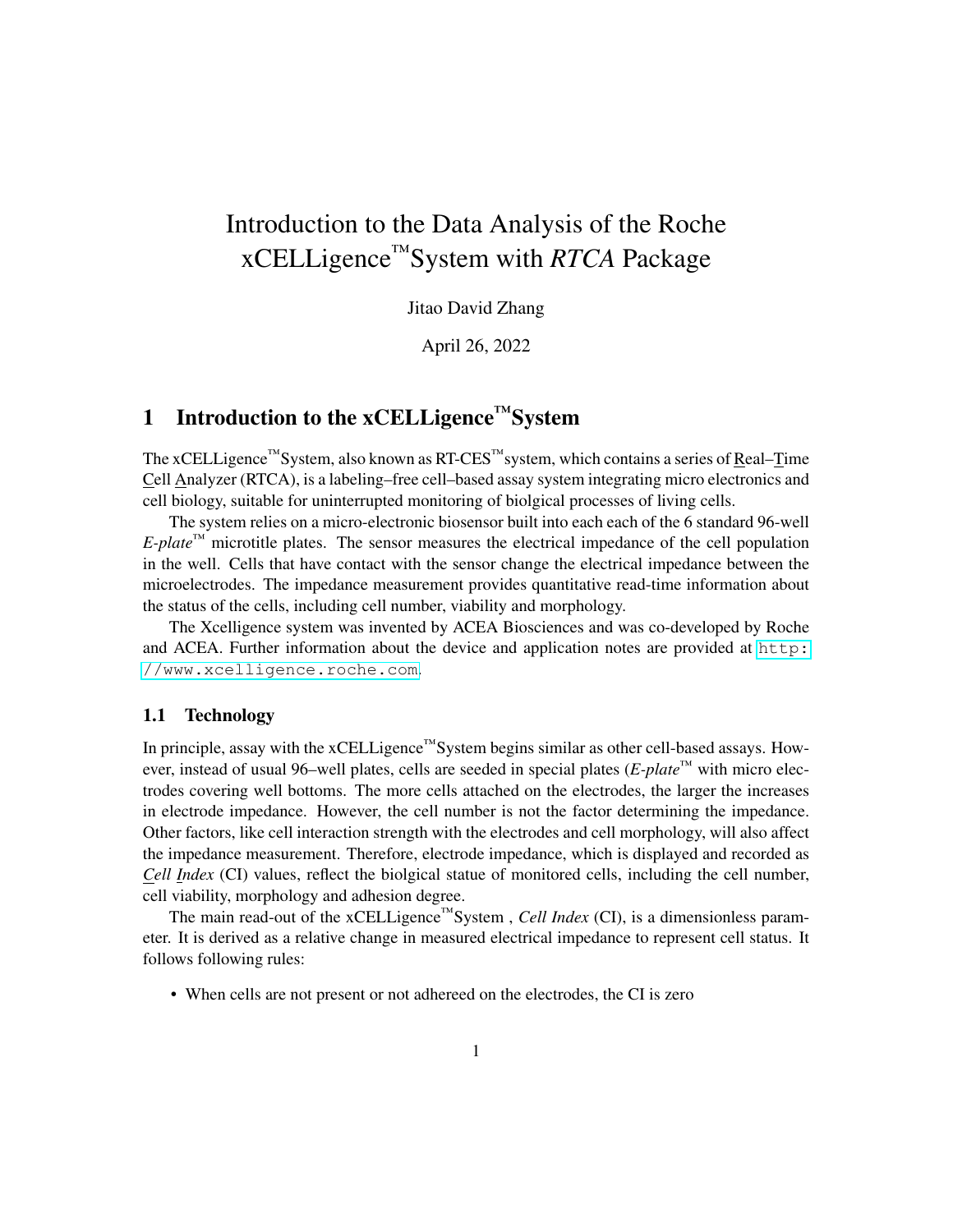- Under the same physiological conditions, the more cells are attached on the electrodes, the CI values are larger. That is, CI is marginally a monotonical function of cell number
- Additionally, change in cell status, such as cell morphology, cell adhesion or cell viability, will lead to a change in CI.

### 2 Basic features of the *RTCA* package

The open-source *RTCA* package is developed in the framework of Bioconductor with programming language R. As an alternative to the commercial software *RTCA* (current version 1.2, stand 07/2009), the *RTCA* package in R mainly provides following functionalities:

- Command-line operation of RTCA data in the environment of R.
- Alternatives of transformation methods besides the default strategy *ratioTransform* used by the commercial software, which is also included in the package.
- Various visualization possibilities of the data from xCELLigence™System . Users could also develop other visualization tools with the data structure provided by the package based on their need.
- The analysis procedure can be further combined with other tools in the framework of Bioconductor, like *KEGGgraph* package for pathway graph analysis or *RpsiXML* for interaction analysis. Annotation packages could be also very useful to annotate the experiment results.

We draw the outline of basic use of the *RTCA* by a probe experiment performed by Dr. Ulrich Tschulena *et al.* from the Division of Molecular Genome Analysis, DKFZ. They used the xCELLigence™System to examine the effect of gene knockdown in human HeLa cells with siRNA transfection. The experiments were replicated with three biological replicates. For the sake of simplicity we use the data from one *E-plate* to illustrate the pipeline of analysis with *RTCA*.

First of all we load the *RTCA* package

> library(RTCA)

#### 2.1 Data import

The first step is to import the data from the RTCA device. In the software provided with the device, user can find the option to export tab-delimited files. Please check the help page of parseRTCA for a brief description of the file format. Once the data is exported, the import can be as simple as following two commands:

```
> ofile <- system.file("extdata/testOutput.csv", package="RTCA")
> x <- parseRTCA(ofile)
```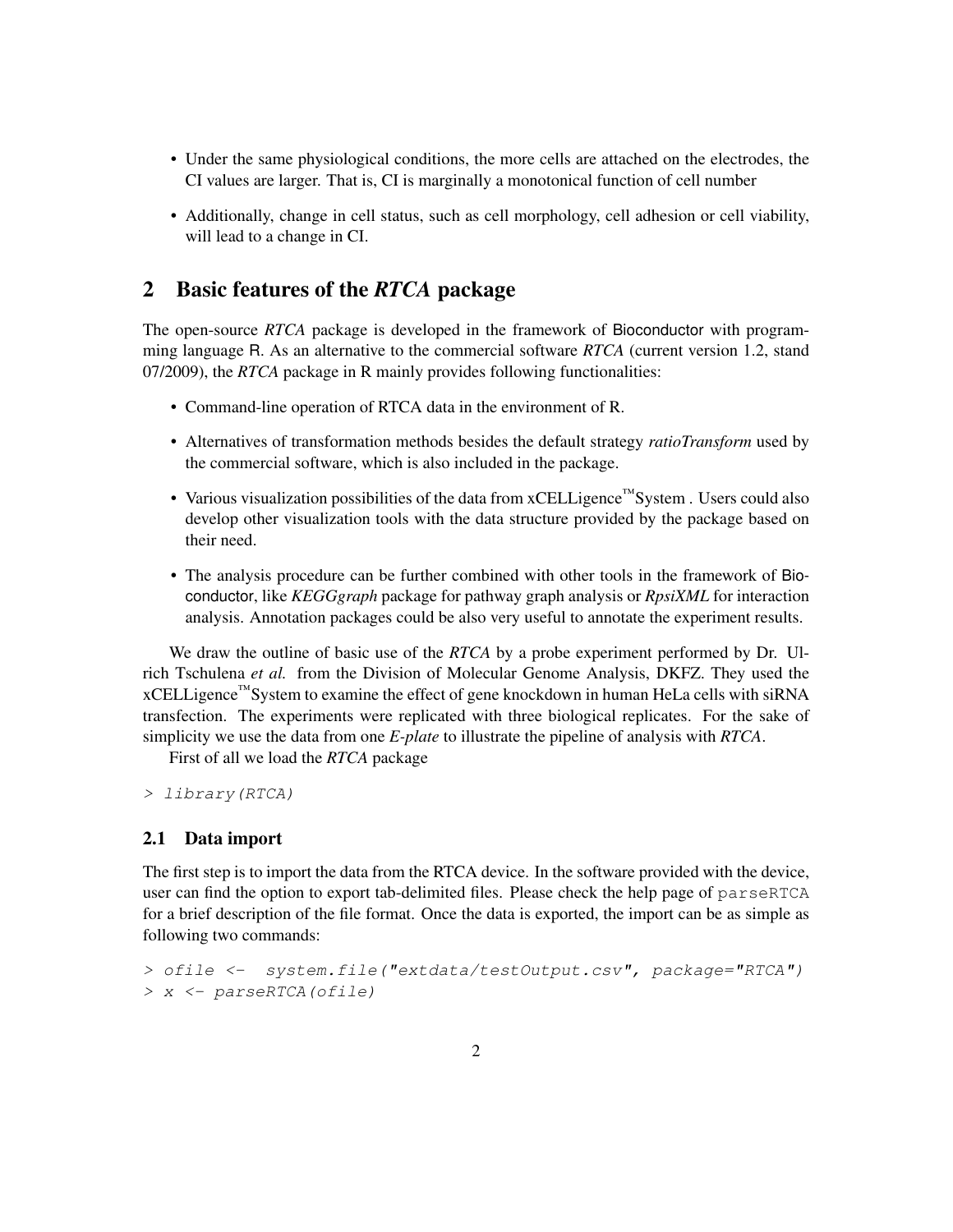The variable ofile refers to an exported tab-delimited file. Here we use the one provided with the package by calling system. file function. If the file is saved in other directory, one could modify the reference to the file by using the file.path command, like

> ofile <- file.path("/directory/of/the/file/myFile.txt")

parseRTCA parses the file into a S4–class object RTCA. We can print the object to get an impression of how is the object constructed.

```
> x
Experiment ID: 0811171136P1
RTCAtimeline
================================================
 time action
    0 start
================================================
Time unit: hour
RTCA-run start time: 2022-04-26 17:41:32
ExpressionSet (storageMode: lockedEnvironment)
assayData: 242 features, 96 samples
  element names: exprs
protocolData: none
phenoData
  rowNames: A01 A02 ... H12 (96 total)
 varLabels: Well GeneSymbol
  varMetadata: labelDescription
featureData
  featureNames: 0 0.93 ... 90.33 (242 total)
  fvarLabels: timepoints
  fvarMetadata: labelDescription
experimentData: use 'experimentData(object)'
Annotation:
```
The x, as an RTCA object, contains following information

- 1. Experiment ID, which can be later associated with meta-information of the experiment,
- 2. RTCA time line, containing the time track of actions performed during the assay,
- 3. ExpressionSet, the data structure containing core data of the RTCA experiment.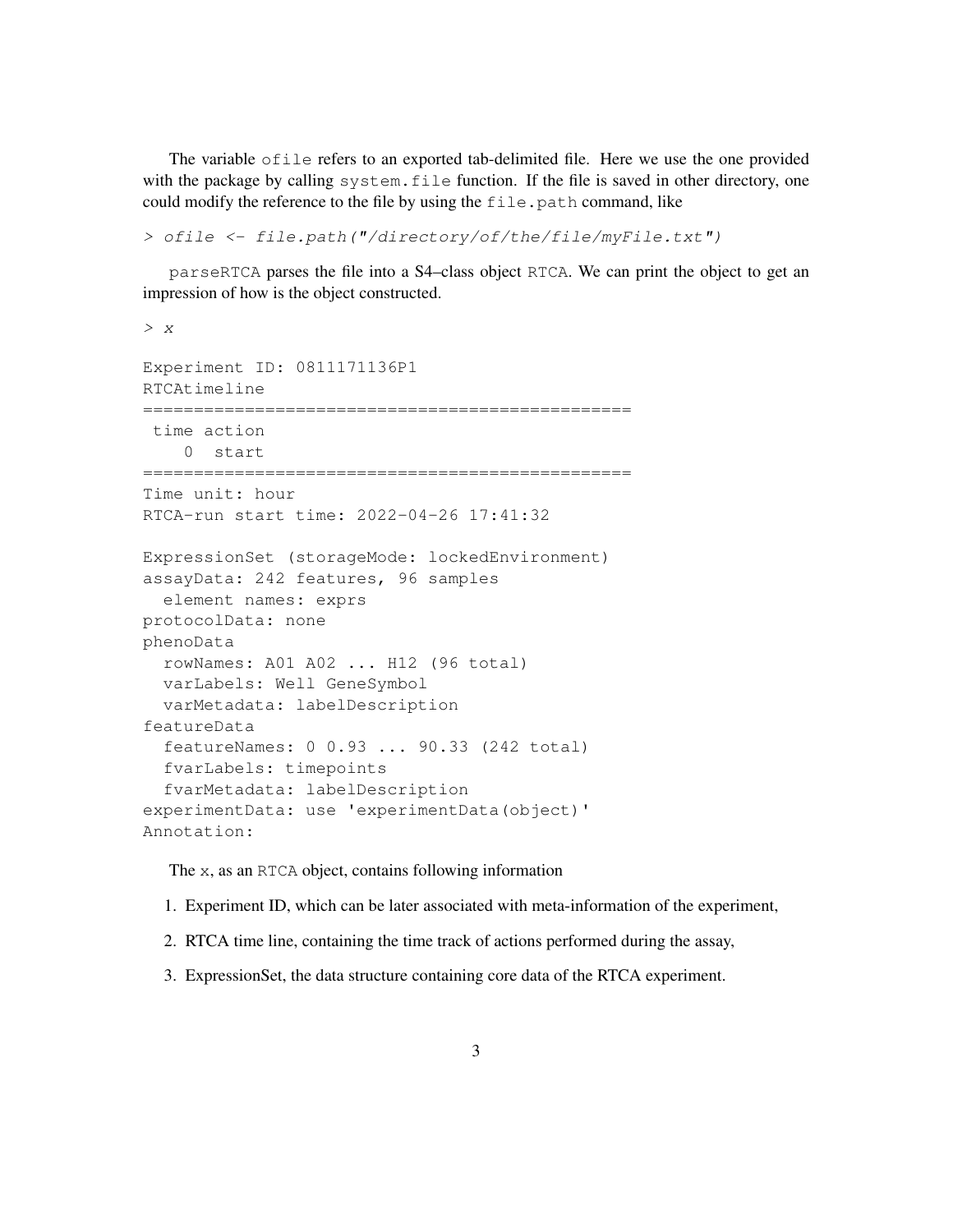#### 2.1.1 Annotation

Quite often we would like to annotate the wells of the *E-plate*, for example the siRNA number and targeting gene in our case. We have provided the annotation information of the experiment in a *csv* file. We build the annotation (which we call *phenoData* as an convention from the Bioconductor community) of the plate in the following steps.

```
> pfile <- system.file("extdata/testOutputPhenoData.csv", package="RTCA")
> pData <- read.csv(pfile, sep="\t", row.names="Well")
> metaData <- data.frame(labelDescription=c(
+ "Rack number",
+ "siRNA catalogue number",
+ "siRNA gene symbol",
+ "siRNA EntrezGene ID",
+ "siRNA targeting accession"
+ ) )
> phData <- new("AnnotatedDataFrame", data=pData, varMetadata=metaData)
```
The phData, our *phenoData*, contains the annotation information of the plate. We can assign it to the phenoData slot of the RTCA object by

```
> phenoData(x) <- phData
```
which annotates the object x

```
> head(pData(x))
```

|  | $<$ NA $>$                                                                             | GFP          | ΝA | $<$ NA $>$                                                 |
|--|----------------------------------------------------------------------------------------|--------------|----|------------------------------------------------------------|
|  | $<$ NA $>$                                                                             | mock         |    | $<$ NA $>$                                                 |
|  | M-003104-02                                                                            | AXL          |    | 558 NM 001699                                              |
|  | $M-008914-00$                                                                          | AZU1         |    | 566 NM 001700                                              |
|  | M-004932-00                                                                            | <b>BCKDK</b> |    | 10295 NM_005881                                            |
|  | M-003875-04                                                                            | BCR          |    | 613 NM 004327                                              |
|  | A01 Plate 2<br>A02 Plate 2<br>A03 Plate 2<br>A04 Plate 2<br>A05 Plate 2<br>A06 Plate 2 |              |    | Rack CatalogNumber GeneSymbol EntrezGeneID Accession<br>NA |

The procedure of annotation, alternatively, can be also accomplished together with the parsing, namely by the following codes (note that the phData object has been created)

> x <- parseRTCA(ofile, phenoData=phData)

See the help page of parseRTCA for more information on the use of the function.

It maybe useful to examine the imported data visually, with  $p$  lot function. Figure [1](#page-4-0) visualizes the cell index readouts of the wells 1–4.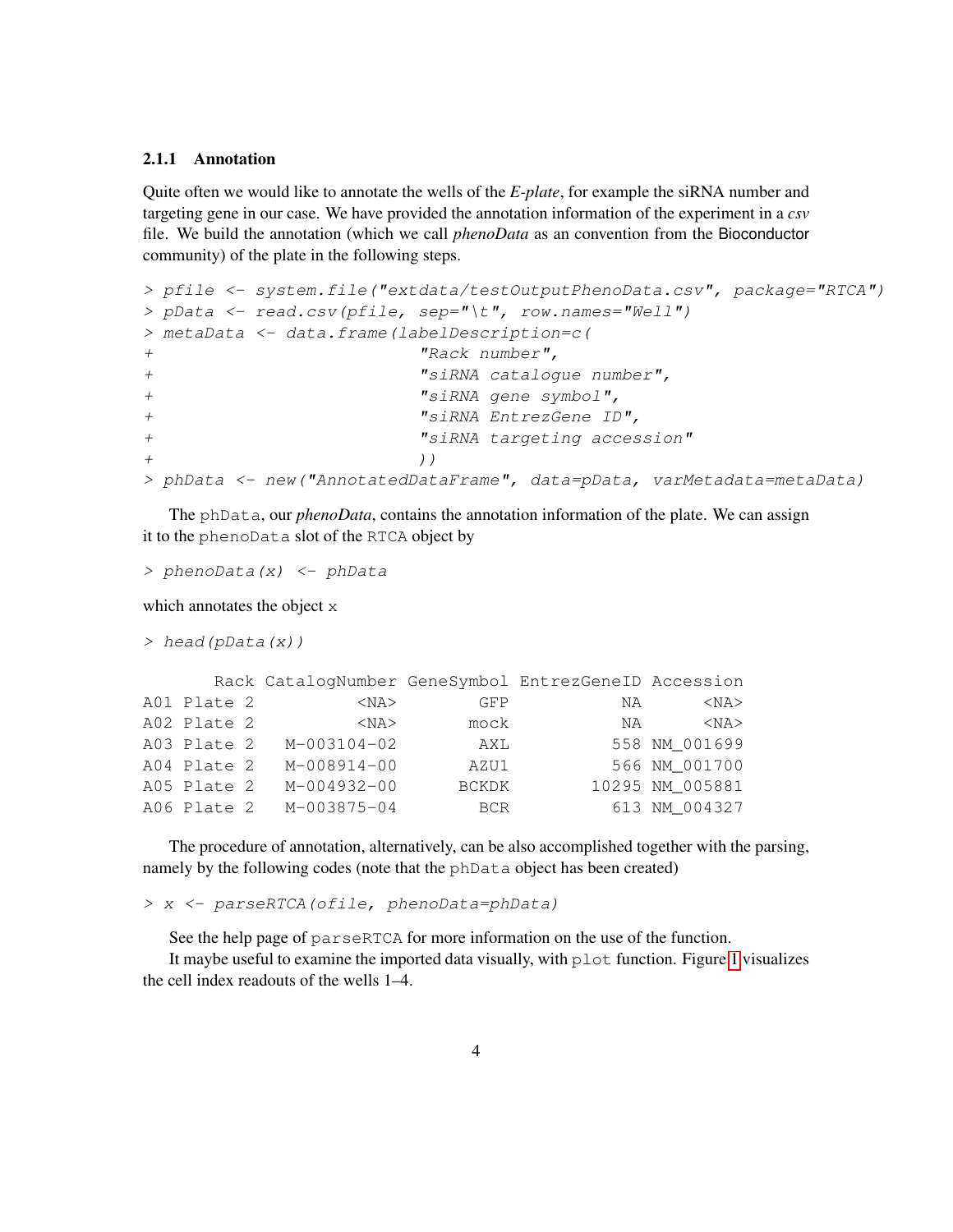> plot(x[,1:4], type="1", col="black", lty=1:4, xlab="time point", ylab="Cell



<span id="page-4-0"></span>Figure 1: Plot RTCA data of the well 1 to 4. Note that the subset of the RTCA object is supported natively like that of data.frame.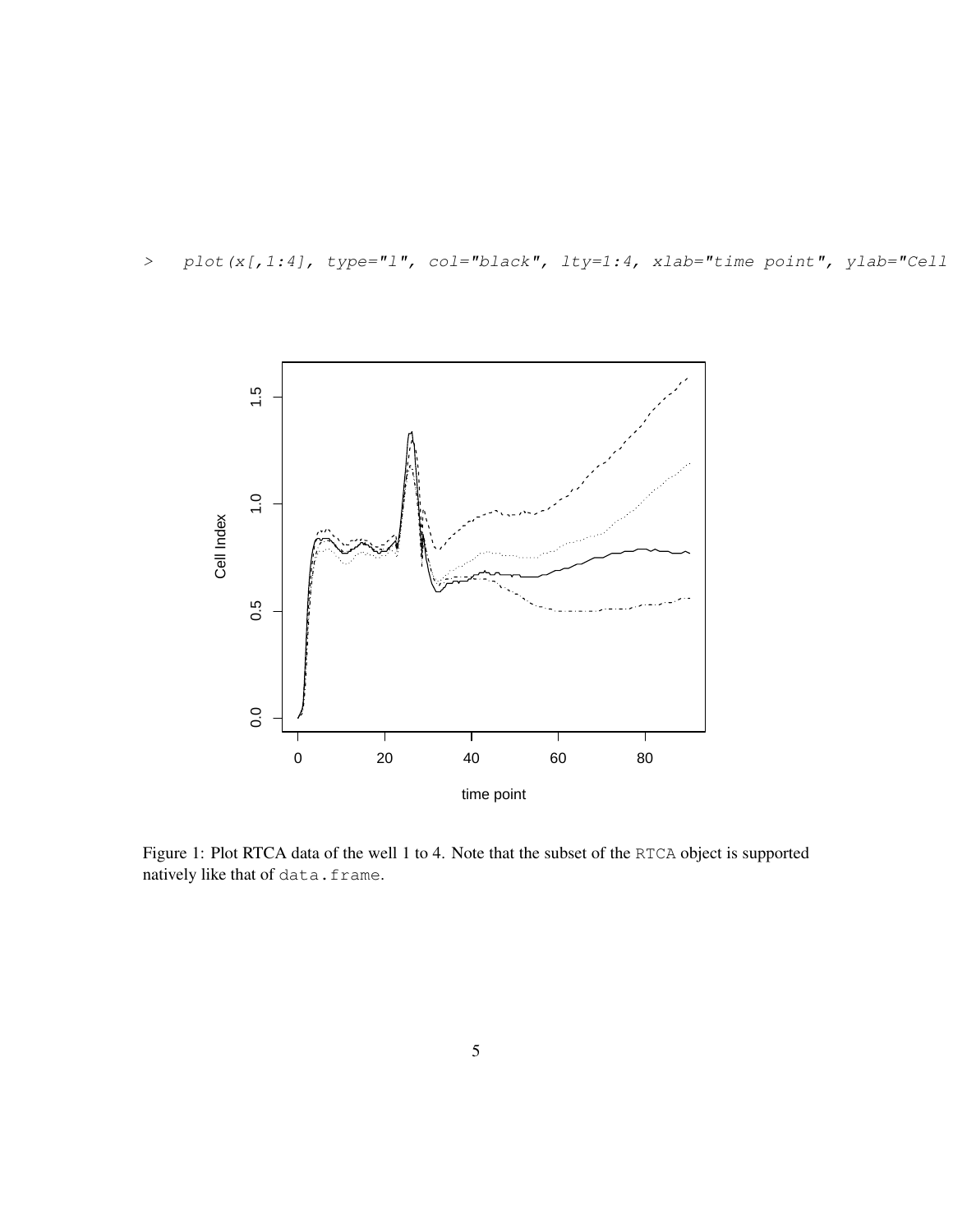#### 2.2 Edit time line

One can edit the time line of the RTCA assay according to the experiment procedure. The feature allows to append the protocol to the data and simplifies the following manipulations. Suppose that in our case two main steps have been performed during the assay:

- 1. siRNA transfection at the 22th hour, and
- 2. cell culture medium change at the 30th hour.

We could edit the time line in the following way

> x <- addAction(x, 22, "trasfection")  $> x < -$  addAction(x, 30, "medium change")

We could use  $\text{show}(x)$  to print the whole RTCA object to see the effect of editing time line, or we could extract the time line in the following way:

```
> timeline(x)
RTCAtimeline
================================================
time action
   0 start
  22 trasfection
  30 medium change
================================================
Time unit: hour
RTCA-run start time: 2022-04-26 17:41:32
```
Note that corresponding changes have been made. The time line slot of RTCA supports CRUD (create, read, update and delete) manipulations. The following toy examples shows the basic use of these functions. For more information we refer the readers to help pages.

```
> t1 < -t imeline (x)
> show(tl)
RTCAtimeline
================================================
time action
   0 start
  22 trasfection
  30 medium change
================================================
Time unit: hour
RTCA-run start time: 2022-04-26 17:41:32
```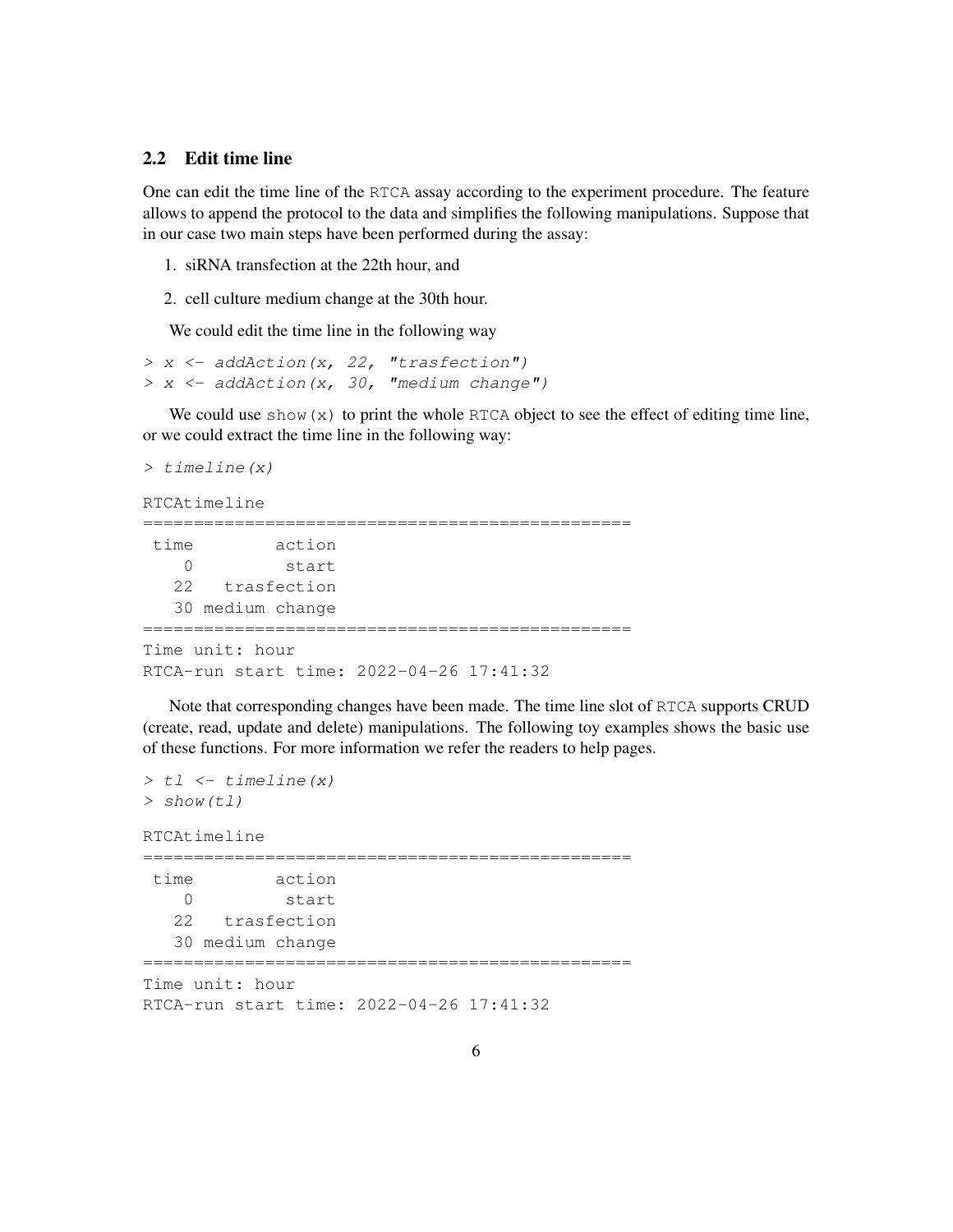```
> tlAdd <- addAction(tl, 35, "normalization"); tlAdd
RTCAtimeline
================================================
 time action
   0 start
  22 trasfection
  30 medium change
  35 normalization
================================================
Time unit: hour
RTCA-run start time: 2022-04-26 17:41:32
> getAction(tl, 22)
[1] "trasfection"
> tlComp <- updateAction(tl, 22, "compound transfection")
> tlComp
RTCAtimeline
================================================
time action
   0 start
  22 compound transfection
  30 medium change
================================================
Time unit: hour
RTCA-run start time: 2022-04-26 17:41:32
> tlRm <- rmAction(tlAdd,35 ); tlRm
RTCAtimeline
================================================
time action
   0 start
  22 trasfection
  30 medium change
================================================
Time unit: hour
RTCA-run start time: 2022-04-26 17:41:32
```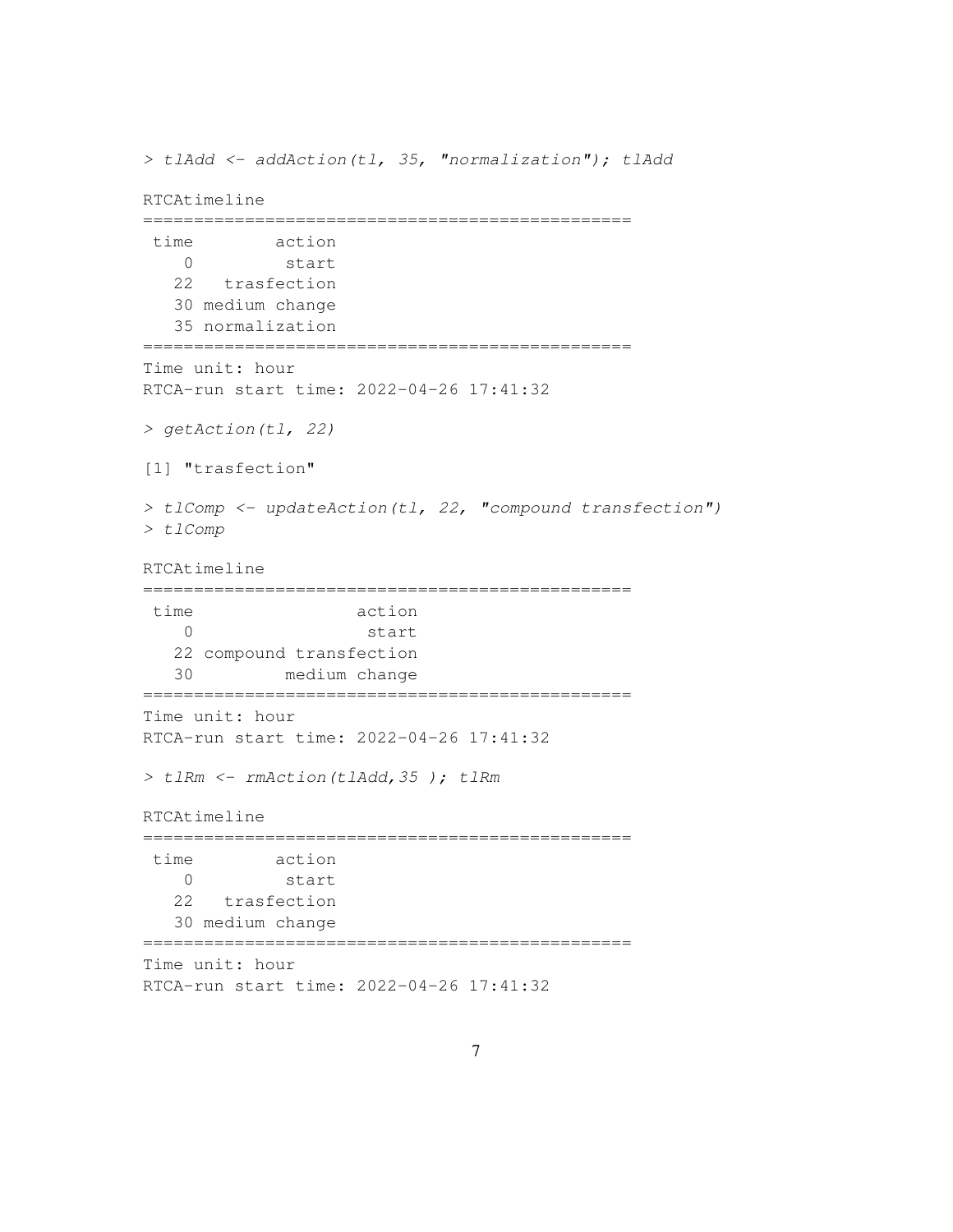#### 2.3 Transformation

The software provided with the device takes the strategy which we call *ratio transformation*, which divides cell index (CI) readouts of all wells at all time points over the CI value of individual wells at a same time point, which is known as the *base-time*. The transformation scales the CI values in different wells at the base-time uniformly as 1, making the transformed (normalized) cell index more comparable between the wells. This function is implemented in the *RTCA* package as the function ratioTransform, which takes a RTCA object and the *base-time* as parameter. The resulted *normalized cell index* is actually the relative cell impedance presented in the percentage of the value at the base-time.

Figure [2](#page-8-0) shows the effect of such a transformation.

The ratio transformation scales the cell index in different wells and makes them comparable, which is desired in many situations. However, we believe that this transformation also bring in problems:

- Since the *base-time* is often arbitrarilly set (in our case it is set as 5 hours later than the medium change), its selection may affect the curve of normalized cell index dramatically. In our special case, if we assume that the cell populations are similar before siRNA transfection and set the base-time right before the step, the normalized values of the time points after the transfection will incoorperate the effects caused by siRNA transfection and medium change, which do not interest us very much. When we set the base-time short after the medium change, the shift of the base-time would lead to very different shapes of the curve.
- Another concern is the variance distortion caused by the ratio transformation. It is observed easily that the variance of transformed values are very small around the base-time and get significantly larger as the time increases. This raises concerns when similar variance is expected, for instance in the situation of many canonical statistical tests.

Therefore we also search for other transformation possibilities, including *derivative transformation* and *relative growth rate transformation*, which are discussed in the other vignette of the package.

#### 2.4 Visualization

Besides the plot function we have seen before, *RTCA* provides also other possibilities to visualize the data. For example, the plateView depicts the RTCA result of one *E-plate* in one figure, so that user could get an impression of the assay with a single glance, like in Figure [3](#page-9-0)

In addition the package also provide function control  $V$ iew for the visualization of a few samples. Please check the help page for the use of the function.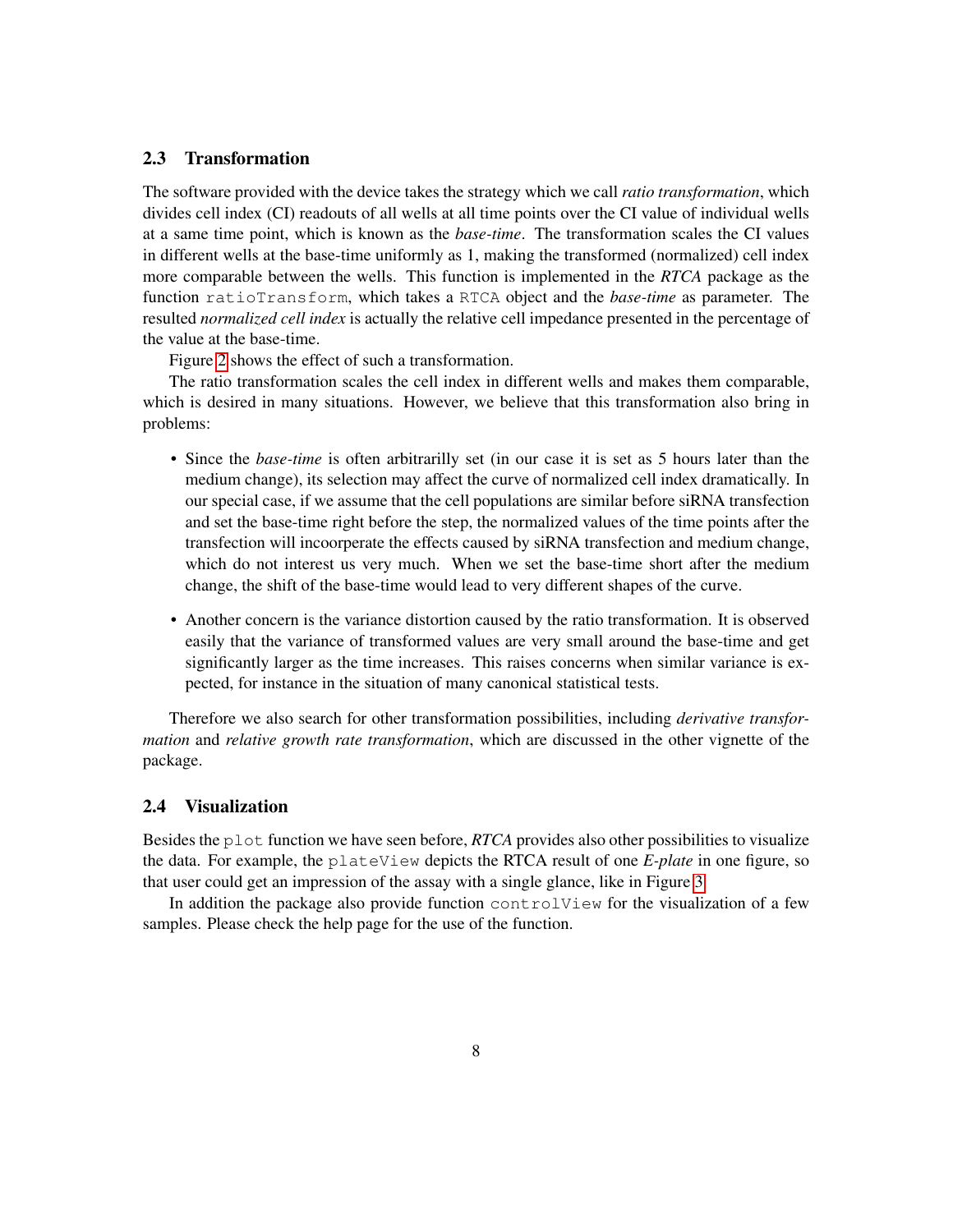```
> xRatio <- ratioTransform(x, 35)
> plot(xRatio[,1:4], lty=1:4, type="l", col="black", xlab="time point", ylab="No.
> abline(v=35, col="red", lwd=2)
```


<span id="page-8-0"></span>Figure 2: Plot ratio transformed RTCA data of the well 1 to 4, with the base-time indicated by the red vertical solid line. Note the normalized cell index at the base-time is set to 1 in all wells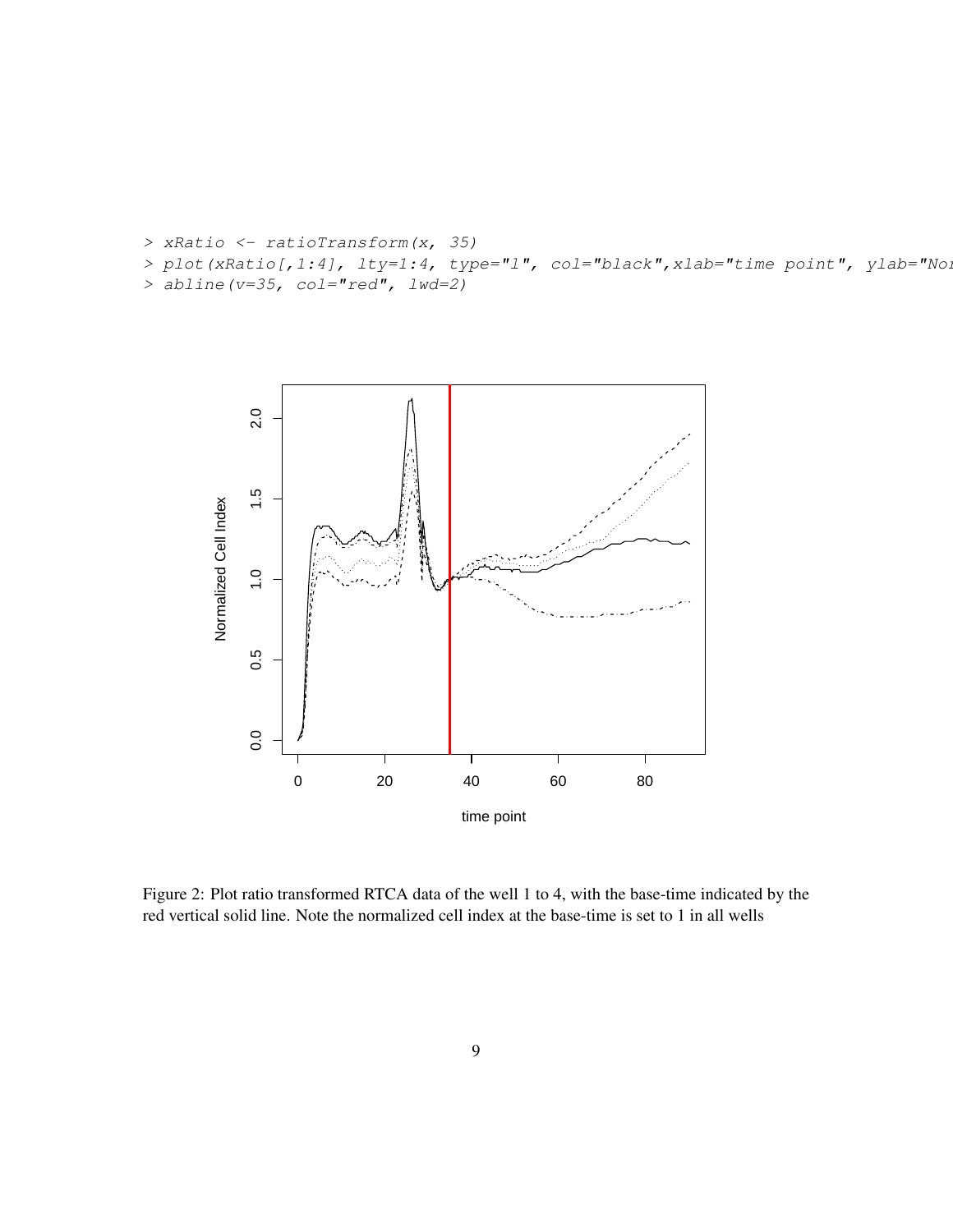#### > plateView(x, col="orange")



<span id="page-9-0"></span>Figure 3: Plate view of a 96–well *E-plate* from a RTCA assay run.